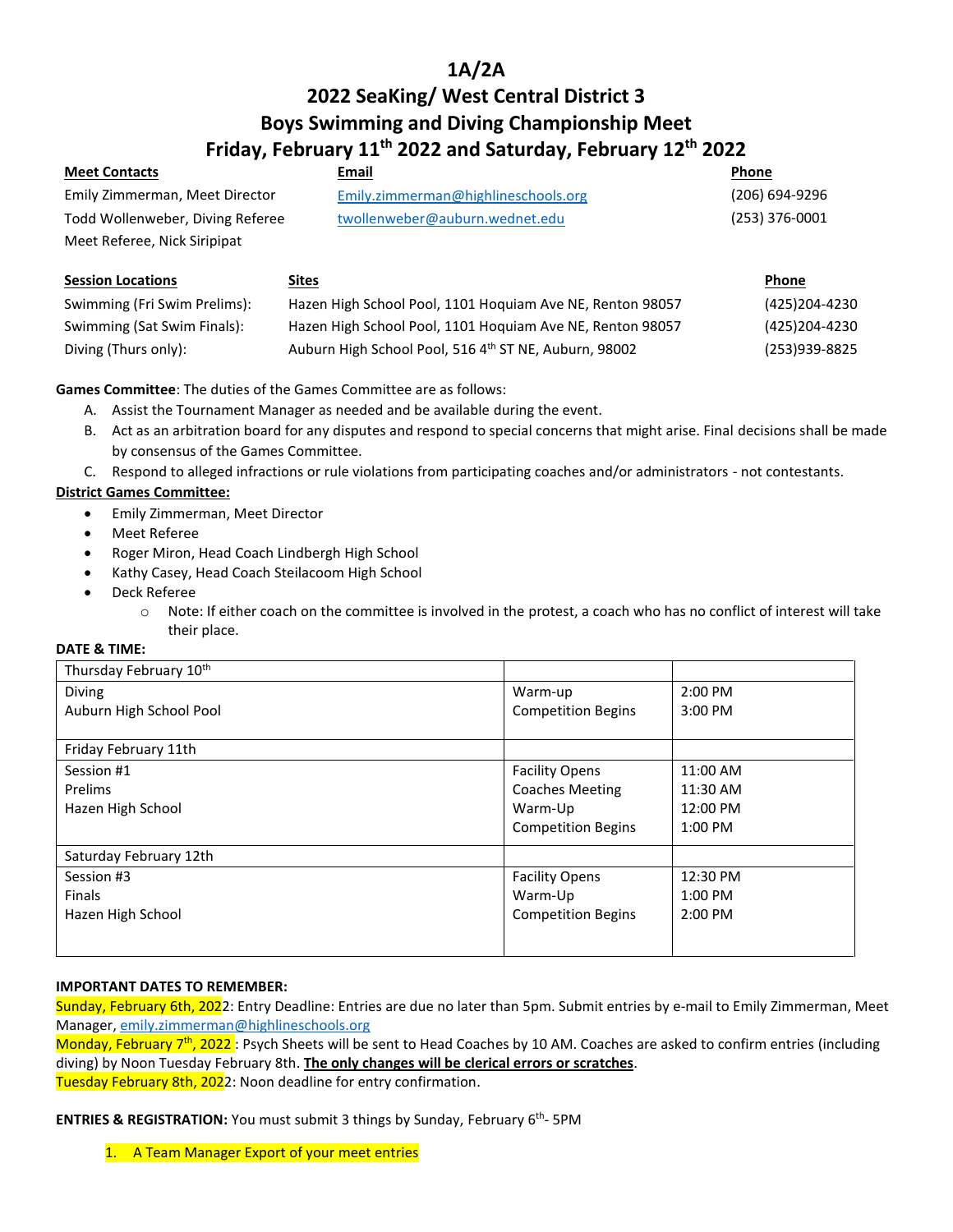- a. Use Event File sent (event #'s 201-212)
- b. Wild Card Hopefuls should be entered using the "bonus" checkbox option. This will designate that entry with a 'B' so we can see it is a wildcard.
- c. Enter all divers who will compete. This is incredibly important because if a diver is not part of the export file, they will not be entered into the meet.
- 2. A Team Manager Entry Report (items to click so we get what we need: by name, include proof of time, 6 relay names, Ind & Relays)
	- a. If you don't have TM, contact Emily Zimmerman prior to the entry deadline to discuss entries.

**Please send all information through EMAIL to Emily Zimmerman at [emily.zimmerman@highlineschools.org](mailto:emily.zimmerman@highlineschools.org) If you have issues during this process, do not wait – email Emily Zimmerman immediately. Do not wait until the weekend the entries are due. Entry Info: Please remember the following items when entering athletes:** 

1. **Entry Limits:** An athlete may enter a maximum of 2 individual events and 3 relays. However, an athlete may only compete in a maximum of four events: two individual events and two relays or one individual event and three relays. *PRELIMS and FINALS are separate sessions of the same meet.* 

- 2. **Team Entry Limits:** Each team may enter a maximum of **four swimmers per individual event,** with qualifying District times.
- 3. **Relay entry times:** Each team may submit a *single-entry time for each relay* **with** *up to 6* potential swimmers for that relay.

4. **Dive Entries**: ALL Dive entries are electronic at [www.cleanentries.com](http://www.cleanentries.com/) (Coaches and athletes see pages 4-6 of this document)

## **Master Entries in TM must be complete and accurate**

1. List swimmers' first & last names and grades. Enter full name, grade level, and best **verifiable interscholastic performance time from the 2021-2022 WInter season. This is the reason for the PROOF OF TIME on the TM report. Without the PROOF OF TIME, entries will not be accepted.** 

2. List ALL relay alternates in TM – as THESE ARE STATE RELAY ENTRIES AS WELL.

3. **AGAIN, PLEASE ADD POTENTIAL WILD CARD TIMES INTO TM.** Athletes do not receive consideration if you do not enter them into TM. Athletes are added on a space available basis. Coaches will receive a psych sheet and you are responsible for checking if athletes wild carded into the meet. The following information describes how wild card hopefuls are entered in the meet.

• IF there are empty lanes available (to fill a heat with qualified athletes) in an event after the qualified swimmers have been seeded, swimmers nominated as 'Wild Card Entries' will be entered, based on time, until all empty lanes in an event are filled. **No new heats will be created**.

• Entry times must be the best verifiable time from the current season. AGAIN - INCLUDE PROOF OF TIME

• A 'Wild Card Entry' counts toward the individual event limit of 2 per swimmer even if a swimmer is not ultimately entered in the event.

• THERE WILL BE NO WILD CARD ENTRIES ADDED AT THE MEET. IF THERE ARE SCRATCHES LANES WILL BE LEFT OPEN.

4. Coaches' contact phone numbers and email addresses are needed for questions regarding entries (please list the number at which you are most likely to be reached).

5. **Relay Entries may include up to 6 athletes for each of the three relays.** a) Each relay lineup (prelims or finals) may *only include athletes originally designated as potential participants in TM.* 

b) If a swimmer is entered in all three relays, it is the coach's responsibility to see that the swimmer does not compete on all three relays if that would put the swimmer over the limit of competing in 4 events.

c) *The same six athletes remain on a relay if it should advance to the State Meet.* WIAA rules forbid changes to the 6 potential members of a relay between Districts and State. Any combination of these 6 athletes may swim in prelims and/or finals at the District Meet and State, subject to the usual athlete event limits.

#### **MEET INFO FOR COACHES:**

- 1) Each coach is responsible for his or her team. Do not them wander around the campus.
- 2) SECURE YOUR VALUABLES. The pool staff is not responsible for lost items.
- 3) **PLEASE CLEAN UP YOUR OWN SEATING AREA AFTER EACH SESSION and leave the building promptly so we can prepare for the next session.**
- 4) **Warm Up Schedule**

Prelims Warm Up No Lane Assignments for Prelims

Finals Warm Up No Lane Assignments for Finals.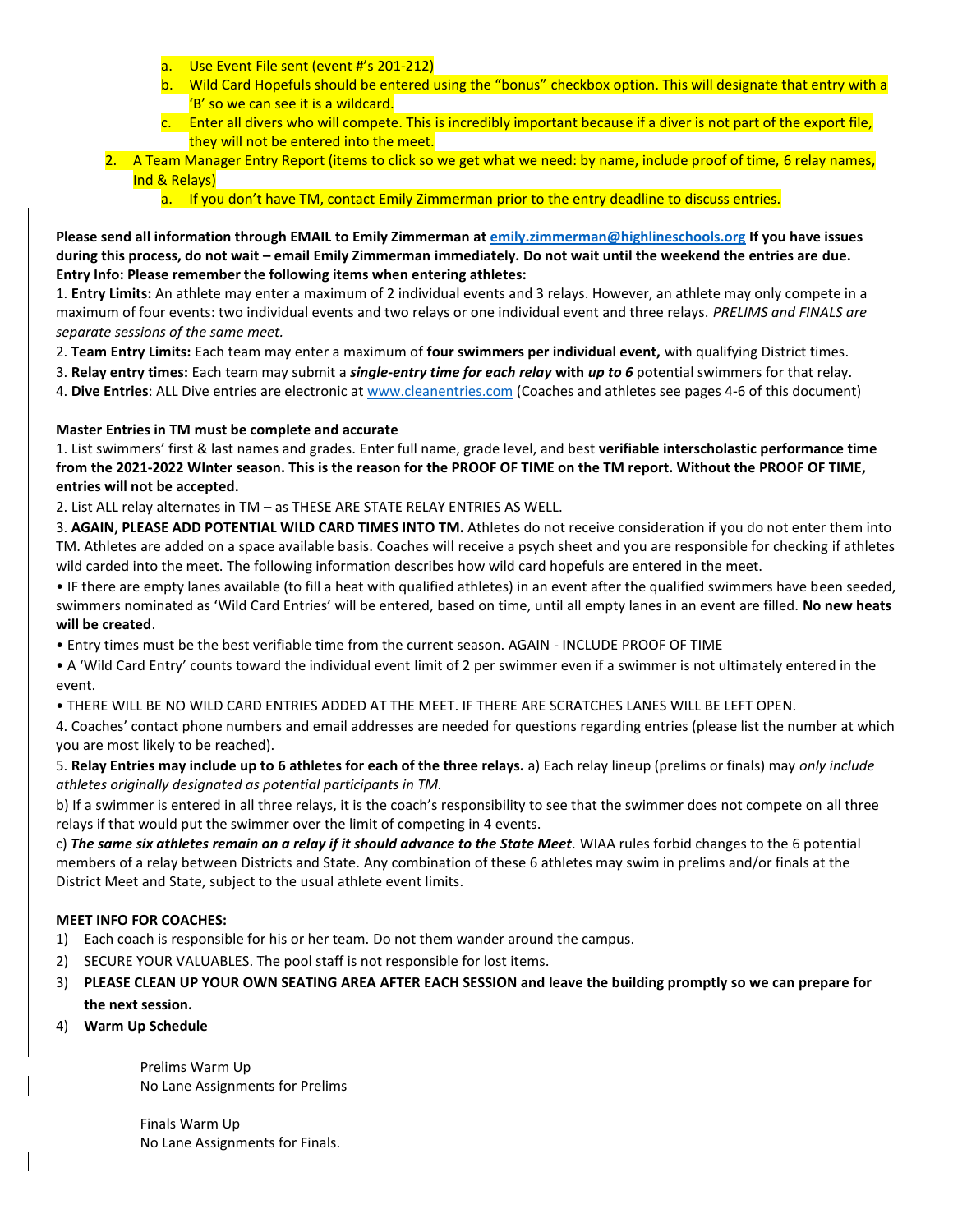5) **Declared False Start:** Any athlete intending to declare a false start must do so at the coaches meeting at the beginning of the meet. Additional DFS will be taken 5 minutes after the 50 free, reflecting the state rules. Any false start declared after the deadline is a scratch. Any lanes left open will be reseeded with alternates. If all alternates are used, then any remaining lanes will be left open.

#### • **Breaks and Meet Format:**

5-minute break after the Medley Relay (pool will be closed during this break) 15-minute break after the 50 Free. (pool will be open during this break) 5- Minute break before and after the 200 Free relay (Pool NOT Open 5-minute break after the 100 Breaststroke. (pool will be open during this break)

**SCORING:** The scoring for the meet is as follows:

| Place | Individual | Relay | Place            | Individual |
|-------|------------|-------|------------------|------------|
| 1st   | 16         | 32    | 7th              |            |
| 2nd   | 13         | 26    | 8th              | 5          |
| 3rd   | 12         | 24    | 9th              |            |
| 4th   | 11         | 22    | 10th             | 3          |
| 5th   | 10         | 20    | 11th             | 2          |
| 6th   |            | 18    | 12 <sub>th</sub> |            |

- **SEEDING:** Championship seeding for prelims and finals
- **SEATING and ENTRY: No Spectators are allowed at this event.** Teams will be assigned a team area for the meet. Please keep your swimmers in their assigned areas as much as possible. Under no circumstances can they be allowed to wander the school. Your team area will be based on number of participants, number of coaches, and will most likely change from prelims to finals. You will be sent this info prior to your arrival for prelims.
- **Coaches:** The following describes the volunteer responsibilities for the meet. Here are some items that have been organized already:
	- Lindbergh will be hosting the meet.
	- Meet Host Responsibilities:
		- Provide timing system operator and computer operator for each session.
		- Provide an announcer.
		- Provide runners for collecting timer sheets and posting results.
		- Provide a Head Timer
- **Officials** If we have enough USA Swimming officials this will be a PNS sanctioned event. If you have certified officials that are willing To work the meet send me their name and email address and I will pass it onto our referee.
- **Timers:** See the last page for timer assignments. Timers must have timed in at least 2 meets this season and have provided their school with proof of vaccination for Covid 19. Timers must be adults and bring proof of vaccination to enter the building.

#### **Timer Assignments**

# • **Session 1 Prelims Assignments: 1:00pm meet start, report for timers meeting at 12:30PM**

| <b>FRIDAY</b> | Lane 1 | Lane 2     | Lane 3    | Lane 4       | Lane 5   | Lane 6    | Back Up |
|---------------|--------|------------|-----------|--------------|----------|-----------|---------|
| School        | Fife   | Steilacoom | Lindbergh | Port Angeles | EV/TY/HI | Sammamish | Fife    |
| <b>Name</b>   |        |            |           |              |          |           |         |
| School        | Fife   | Steilacoom | Lindbergh | Port Angeles | EV/TY/HI | Sammamish | Fife    |
| <b>Name</b>   |        |            |           |              |          |           |         |

# • **Session 3 Finals Assignments: 2:00pm meet start, report for timers meeting at 1:30pm**

| SATURDAY    | Lane 1    | Lane 2 | Lane 3    | Lane 4    | Lane 5   | Lane 6       | Back Up    |
|-------------|-----------|--------|-----------|-----------|----------|--------------|------------|
| School      | Bremerton | Fife   | Sammamish | Lindbergh | Enumclaw | North Kitsap | Steilacoom |
| <b>Name</b> |           |        |           |           |          |              |            |
| School      | Bremerton | Fife   | Sammamish | Lindbergh | Enumclaw | North Kitsap | Steilacoom |
| Name        |           |        |           |           |          |              |            |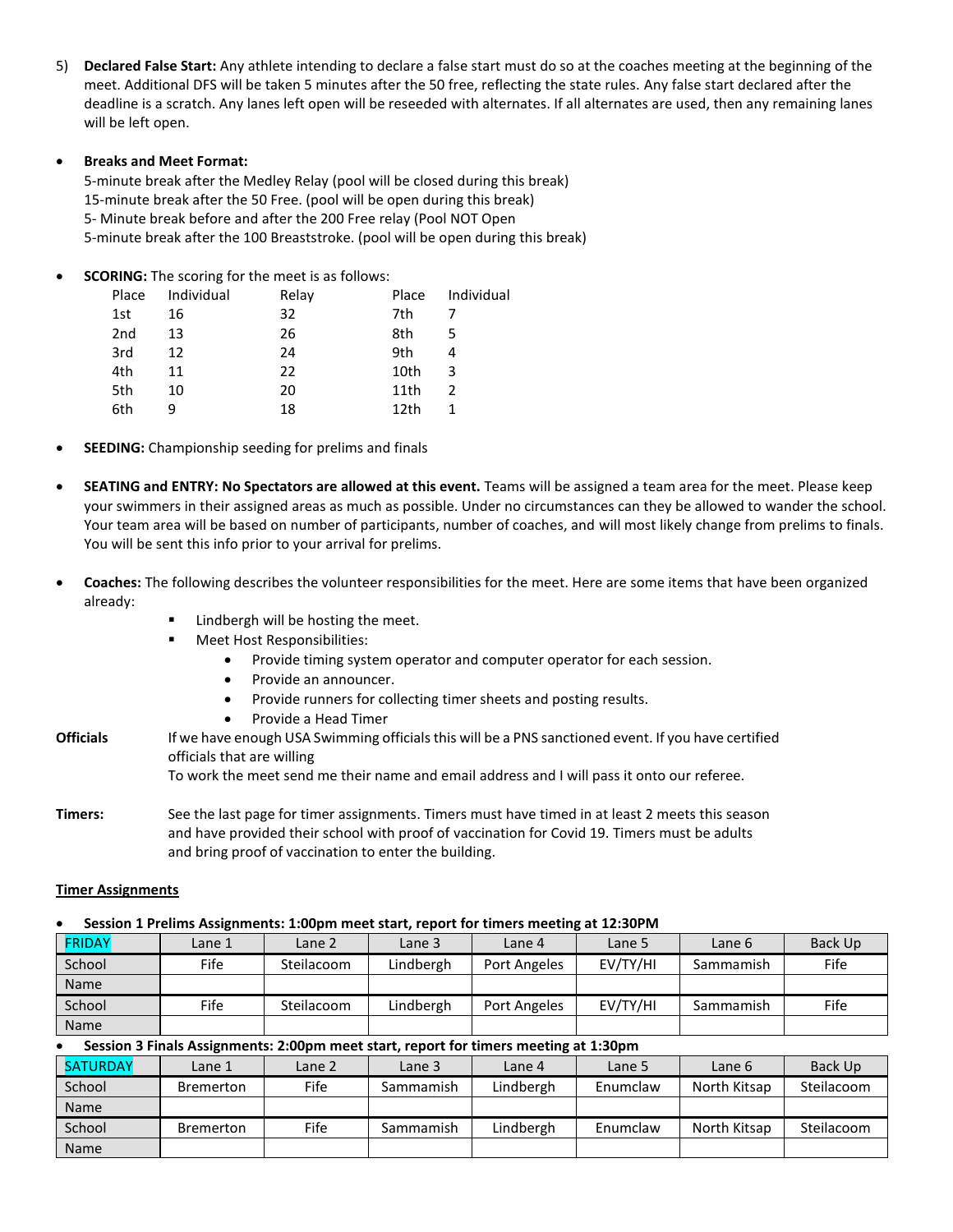#### **Gate List**

| <b>Head Coach:</b> |  |
|--------------------|--|
| Assistant(s):      |  |
|                    |  |
|                    |  |
| <b>Managers:</b>   |  |
|                    |  |

**State Meet Qualification**: Qualification for the WIAA State Meet is possible by any of three methods: Please read the WIAA Bound for State guidelines on the [WIAA web site.](http://www.wiaa.com/subcontent.aspx?SecID=314)

1. Top 6 places will allocate from the SeaKing/West Central District swim meet to the State Meet.

2. An individual or relay team may also qualify by achieving the State time standard for that event. That event must be entered and competed at Districts.

3. If space is available in the State Meet it is possible to be a wild card entry based on the time achieved in finals at the District Meet. The process for wild card entries will be forwarded to you as well as included in your District Meet Packet.

4. In the event of a tie for the last allocation spot a swim off between the participants will be held. Lanes will be assigned by draw, and the meet referee will coordinate the time of the swim off after consulting with the coaches from the programs involved. A swim off would not be necessary if one of the participants concedes their allocation spot to the other program. The concession must be made by both swimmer and coach in front of the Meet Referee and Meet Director.

**Dive Coaches**, listed the below are the directions for creating a COACHES account for CleanEntries. A separate sheet gives directions for ATHELETS to create their ATHELETE account. If you run into any issues, please feel free to email me twollenweber@auburn.wednet.edu or you can call or text me at 253-376-0001.

1.) Go to www.cleanentries.com

2.) In the upper right hand corner, click "create account"

3.) On this screen input all the information it asks for. Everything should be "green" when you have everything correct, then click "create account"

4.) Note: your password will stay red until you retype it to confirm it. If you retyped it the same, they both turn green.

5.) Remember you are registering as a COACH.

Your account is made. To add team(s) to you, follow these steps. (You can add all the teams you coach for.)

6.) Click on "dashboard" at the top

7.) Click "add a team to my account"

8.) In the search bar type the name of the school, and select "Washington" for the state.

9.) Your team SHOULD come up, if so, select it and it will make you the coach for that school. You can add multiple schools to you, if you coach more than one school.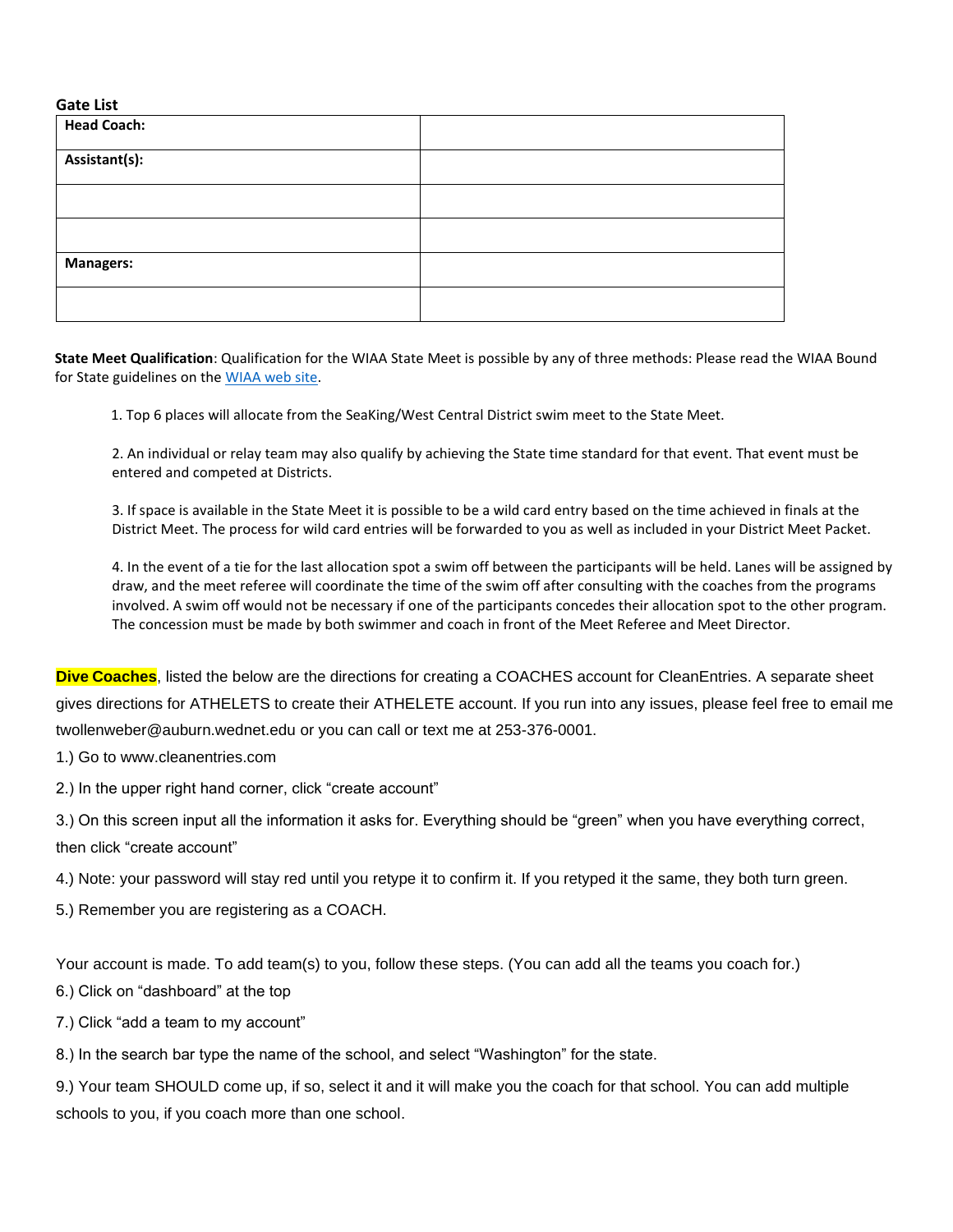10.) If your team does not come up, you can add a new team by clicking "Add a new team". Remember, the governing body is NFHS. (The only information required to add a team is: team name, team abbreviation, governing body (NFHS), city and state. You do need a team email or website)

#### **General Information**

You can see a list of all meets that are available on the site by clicking the Meets link at the top of the page. The Results tab shows results for completed meets.

The Dashboard tab is where you go to see yours or your divers' registrations for any upcoming meets. You can also view your teams and team members there as well. Any payments you've made on the site will be visible by clicking the My Payments link where you can see every payment you've made and view a receipt for each.

If you ever need to change your account information like email address, AAU membership #, etc just click the Edit Profile link in the upper right corner of the page.

**Divers**, listed the below are the directions for creating a DIVER account for CleanEntries. If you run into any issues, please feel free to email me twollenweber@auburn.wednet.edu or you can call or text me at 253-376-0001.

1.) Go to www.cleanentries.com

2.) In the upper right hand corner, click "create account"

3.) On this screen input all the information it asks for. Everything should be "green" when you have everything correct, then click "create account"

4.) Note: your password will stay red until you retype it to confirm it. If you retyped it the same, they both turn green.

5.) Remember you are registering as a DIVER.

6.) If you have an AAU # you can put that in, but you do NOT need it.

7.) You are NOT selecting a team right now, you can do that when you register for a meet. Below is some information you might find helpful.

#### **General Information**

You can see a list of all meets that are available on the site by clicking the Meets link at the top of the page.

The Results tab shows results for completed meets.

The Dashboard tab is where you go to see yours or your divers' registrations for any upcoming meets. You can also view your teams and team members there as well. Any payments you've made on the site will be visible by clicking the My Payments link where you can see every payment you've made and view a receipt for each.

If you ever need to change your account information like email address, AAU membership #, etc just click the Edit Profile link in the upper right corner of the page.

## **To register for your first meet just follow the steps below.**

Select the Meets link at the top of the page. This will show you a list of all open meets in the system.

Select the meet you want to register for by clicking on the meet name. This will take you to the meet details page listing important information about that meet.

If the meet is open for registrations, you will see a large green button entitled 'Click here to Register'. Click it to start the registration process. That is all there is to it.

**Divers:**